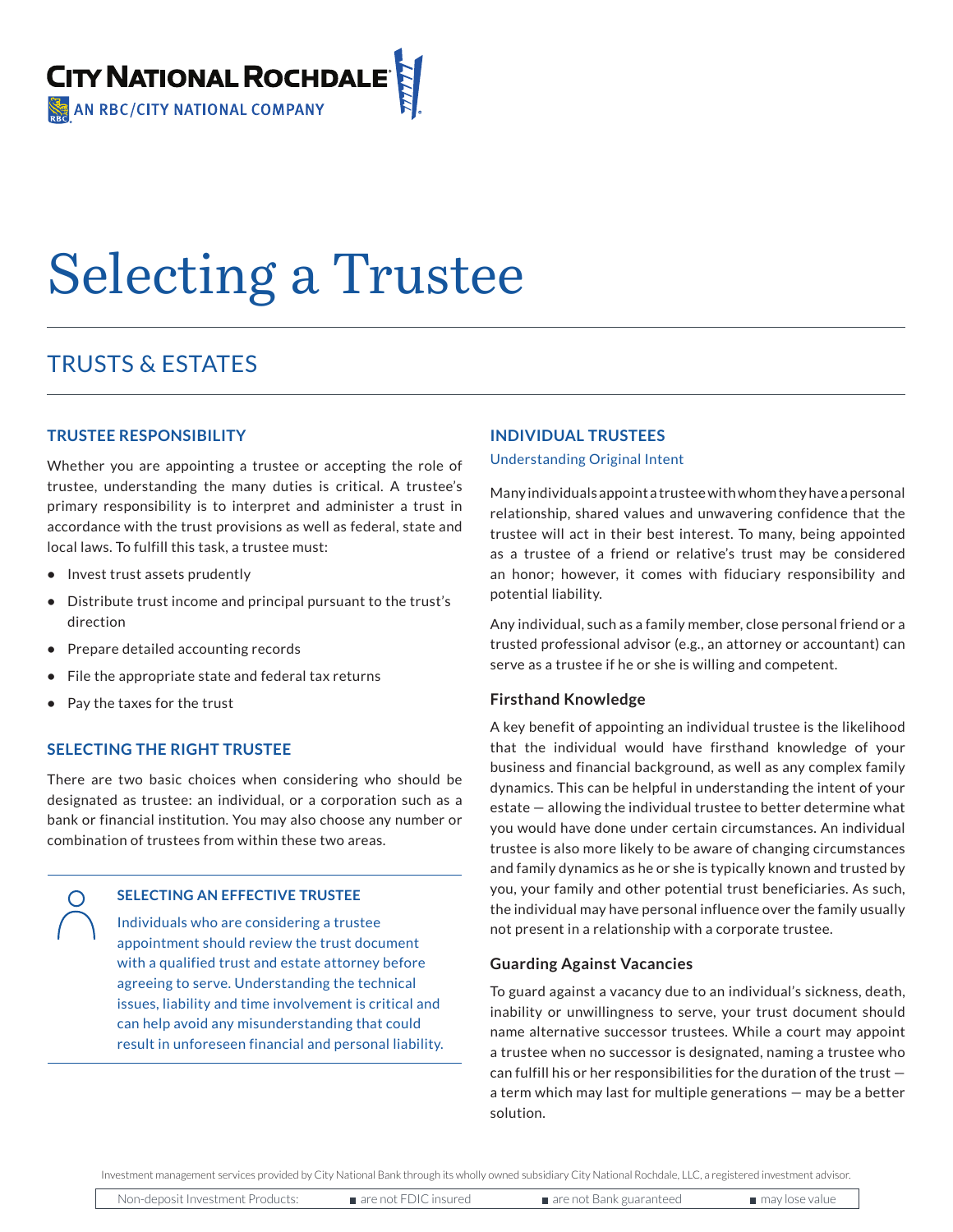# **CORPORATE TRUSTEES**

#### Expertise, Objectivity and Continuity of Services

A corporate trustee represents the breadth of philosophies, standards and expertise of the full corporation. Trust professionals will be able to offer you and your beneficiaries investment expertise, extensive knowledge of tax and accounting issues, and plentiful resources for the life of your trust or estate.

#### **A HIGHER STANDARD OF CARE**

Corporate trustees are held to a higher standard of care than an individual through state and federal regulatory supervision, internal audits and compliance oversight.

#### **An Objective and Impartial View**

As there is no personal stake in the distribution of trust assets, nor personal ties to family members or trust beneficiaries, a corporate trustee is often in a better position to meet its duty of impartiality to all trust beneficiaries. Ensuring the involvement of an objective professional with outside experience and specific expertise is often a key factor in resolving unanticipated disputes.

## **Continuity of Services**

In the event your trust advisor leaves, a reputable firm will waste no time in replacing that colleague with another of equal knowledge and expertise who will quickly learn the details of your trust. In the interim, the corporation could draw on the experience of remaining team members who are already intimately familiar with your trust.

Importantly, corporate trustees also provide a level of permanence that may evade an individual trustee, as the life of a financially sound corporation will typically exceed that of an individual.

# **An Inclusive Fee Structure**

The expertise and services available through a bank or financial institution are generally included in the pricing structure of the corporate trustee's fees. When engaging an individual trustee, the trust will likely have to pay for the costs (in addition to the trustee fees) of engaging the proper professionals who will assist the trustee in investment management, legal matters, custody of trust assets, tax preparation, accounting services, etc. These additional expenses may actually result in higher overall administration fees when compared to the "one-stop shopping" services a corporate trustee may provide.

# **CO-TRUSTEES**

#### Balancing a Personal Touch with Professional Expertise

A hybrid solution is to designate two or more trustees to act at the same time, referred to as "co-trustees." Appointing co-trustees can be advantageous because each trustee may encompass different strengths, expertise and familiarity with family dynamics. By using a combination of individual and corporate trustees, it is possible to leverage the high degree of professional skills offered by a corporate trustee with the personal connection of the individual trustee.

However, there are some challenges when appointing co-trustees. Since co-trustees generally must act in unanimity or majority rule (where three or more co-trustees are appointed), there must be consensus on all matters respecting the trust. In addition, each co-trustee is liable for the other's actions.

# **IT'S YOUR LEGACY**

You have likely worked a lifetime to secure the financial well-being of your family, as well as the continuity of wealth transfer from one generation to the next. Therefore, you should choose wisely when selecting the individual or corporation who will ultimately be responsible for carrying out your wishes. Determining the most qualified trustee or co-trustees may be the most essential decision you can make to ensure your legacy will be disposed of as you intended, and that your beneficiaries will be treated fairly and competently.

# **APPOINTING A CORPORATE TRUSTEE**

It is simple to name a corporate trustee, successor trustee or co-trustee to your trust or estate. A well-drafted trust document will have provisions to name the succession of trustees you desire. In the event you currently have a trust in which you are the only trustee named, your attorney can draft an amendment naming a firm as corporate successor trustee.

The City National Bank Trust and Estate Administration Team should be listed as "City National Bank, a national banking association" on any documentation naming City National corporate trustee or co-trustee of your trust estate. For more information on naming City National Bank as trustee or co-trustee, contact your City National Rochdale Senior Investment Consultant (SIC) or Porfolio Manager (PM).

Investment management services provided by City National Bank through its wholly owned subsidiary City National Rochdale, LLC, a registered investment advisor.